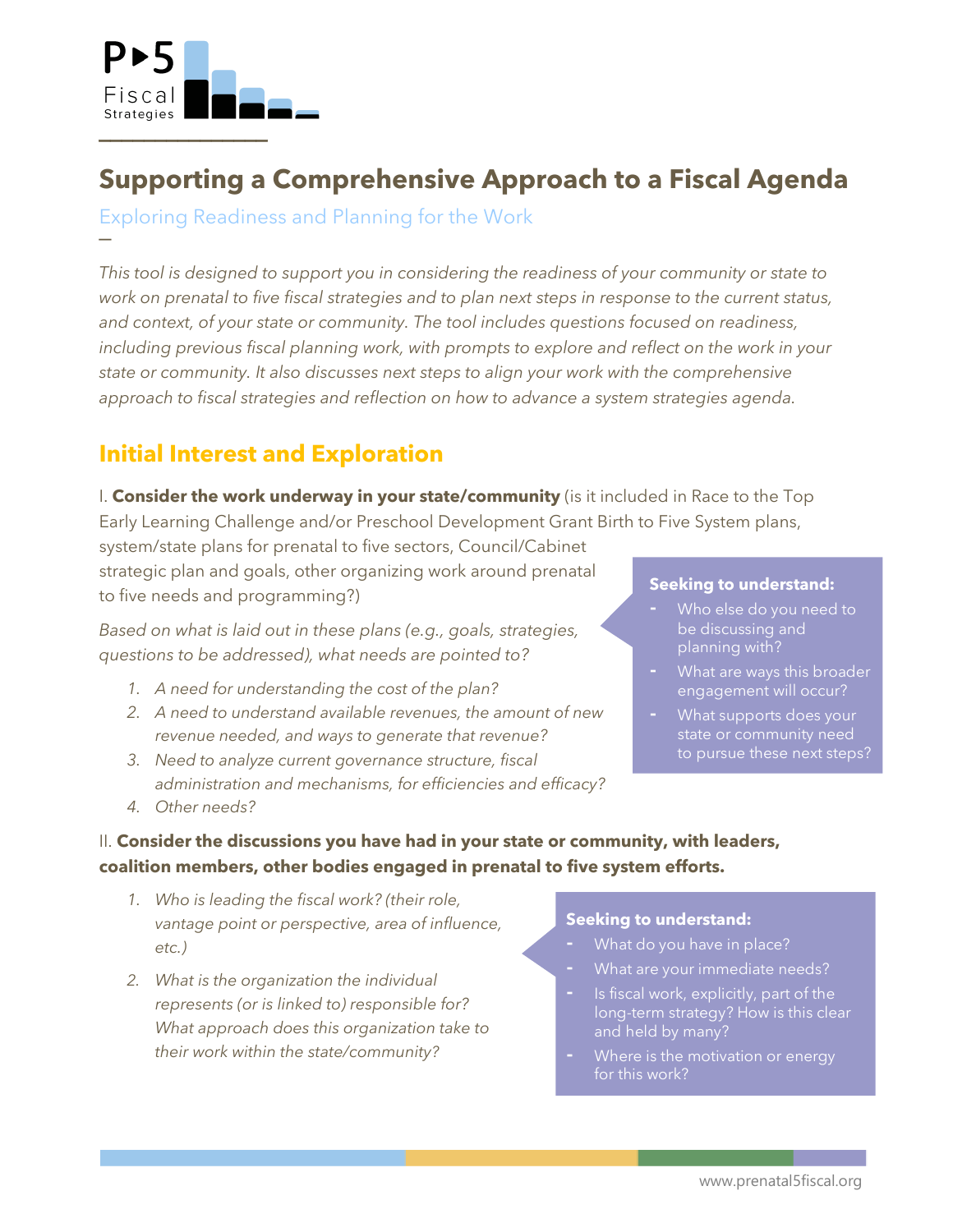

III. What fiscal strategies tools have you used in this work? What activities have sought to address fiscal planning, funding, administration, governance structures? Was their scope sufficient for a comprehensive approach? You may have previously done mapping of available revenue but only for one sector of your full prenatal to five system, which presents a potential gap in information available for a comprehensive system approach.

Completing this table may help you inventory current efforts:

| <b>Tool/Activity</b>                                     | <b>Content or sector</b><br>covered? | <b>When completed?</b><br><b>Timeframe?</b> | <b>Results? Analysis or</b><br>subsequent<br>recommendations? |
|----------------------------------------------------------|--------------------------------------|---------------------------------------------|---------------------------------------------------------------|
| <b>Mapping</b><br>(revenue/funding)                      |                                      |                                             |                                                               |
| <b>Mapping</b><br>(funding mechanism/<br>administration) |                                      |                                             |                                                               |
| <b>Fiscal modeling</b>                                   |                                      |                                             |                                                               |
| <b>Return on investment</b><br>analysis                  |                                      |                                             |                                                               |
| <b>Economic impact</b><br>analysis                       |                                      |                                             |                                                               |
| <b>Equity impact analysis</b><br>tool                    |                                      |                                             |                                                               |
| <b>Landscape analysis of</b><br>governance models        |                                      |                                             |                                                               |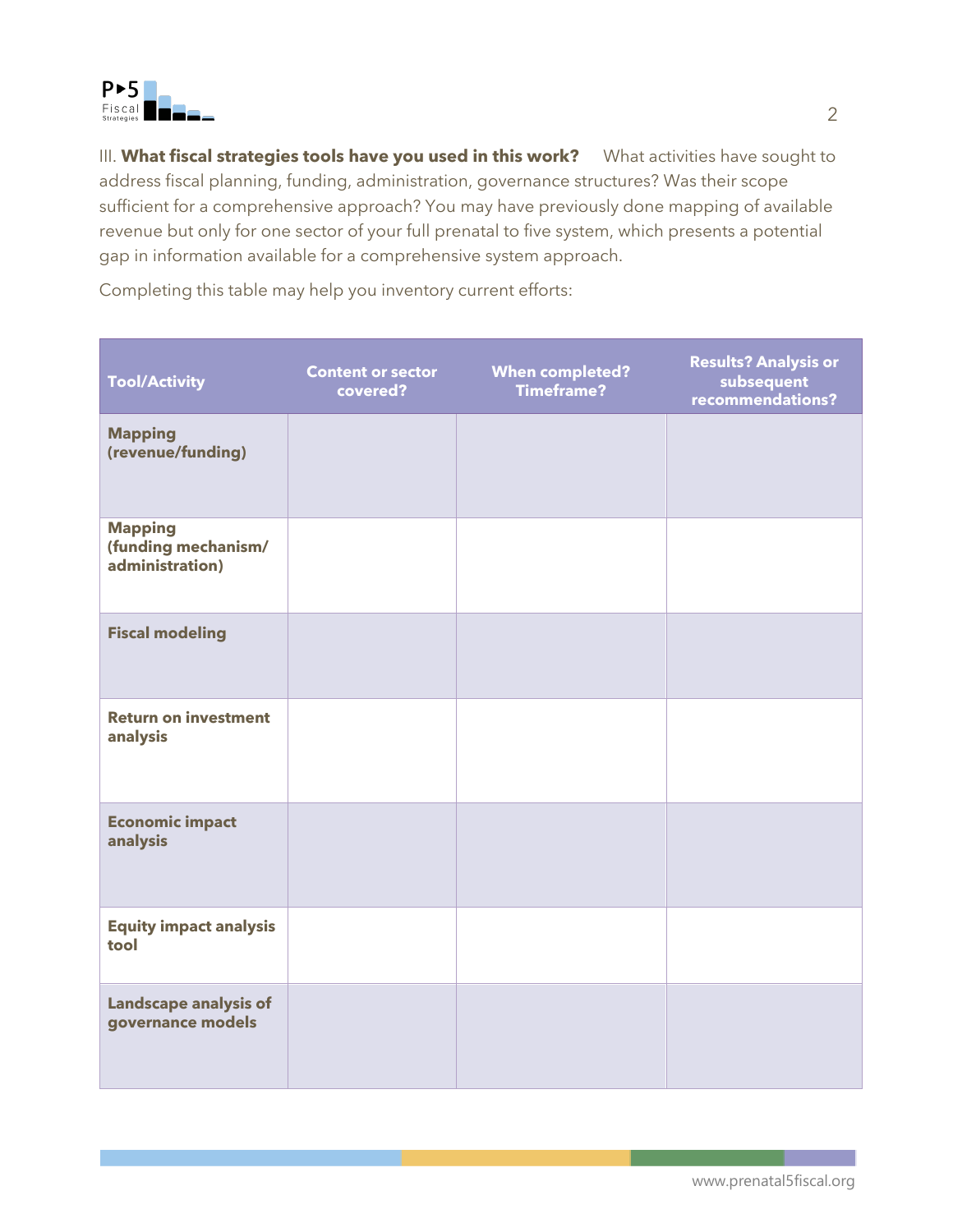

## **Strategies to Support State and Community Work**

I. **Thinking Systemically** Consider how the work of your state or community is aligned with the core functions of a system, including two of the most critical to driving change on a fiscal agenda:

#### 1. **Shared Leadership (Governance and**

**Administration)** includes leadership, oversight and management of prenatal to five system at both the state and local levels encompassing how the connection between state and local governance and administration occurs.

*- Consider the role of shared leadership/governance for the prenatal to five system (leadership, oversight and management), how are these components part of previous or current work on fiscal strategies?* 

*- As you are approaching fiscal strategies work, how are your efforts aligned with the governance of your prenatal to five system?* 

### **Seeking to understand:**

- **-** Where are your efforts in addressing issues from a system level? Is your work organized and thinking in a system function way to support the interrelatedness and need for multi-faceted strategies?
- **-** How could your state or community be supported to see these as fundamental issues (e.g., problem is lack of funds, will new funds be governed under the same siloed funding mechanisms)?
- **-** What is your initial thinking on ways to move your state or community toward comprehensive thinking in work on your solution?

### 2. **Financing Strategies and Funding**

**Mechanisms** includes financing strategies and

funding mechanisms to support prenatal to five system focused on diverse and stable sources. The financing strategies and funding mechanisms are implemented in an efficient and coordinated manner to best support local implementation and a robust infrastructure of quality, professional and program supports for each area of the system, and the system itself.

*- Consider the role of financing strategies and funding mechanisms, is there consensus on a fiscal vision and principles for your state or community that encompasses the concepts of diverse and stable sources; efficient and coordination funding mechanisms; inclusive of services and infrastructure needs?* 

*- In reflecting on previous work on financing strategies and funding mechanisms, have the efforts be focused on one sector, or siloed in their approach? What are the gaps in areas of the prenatal to five system that need explanation to work from a complete picture of financing strategies and funding?*